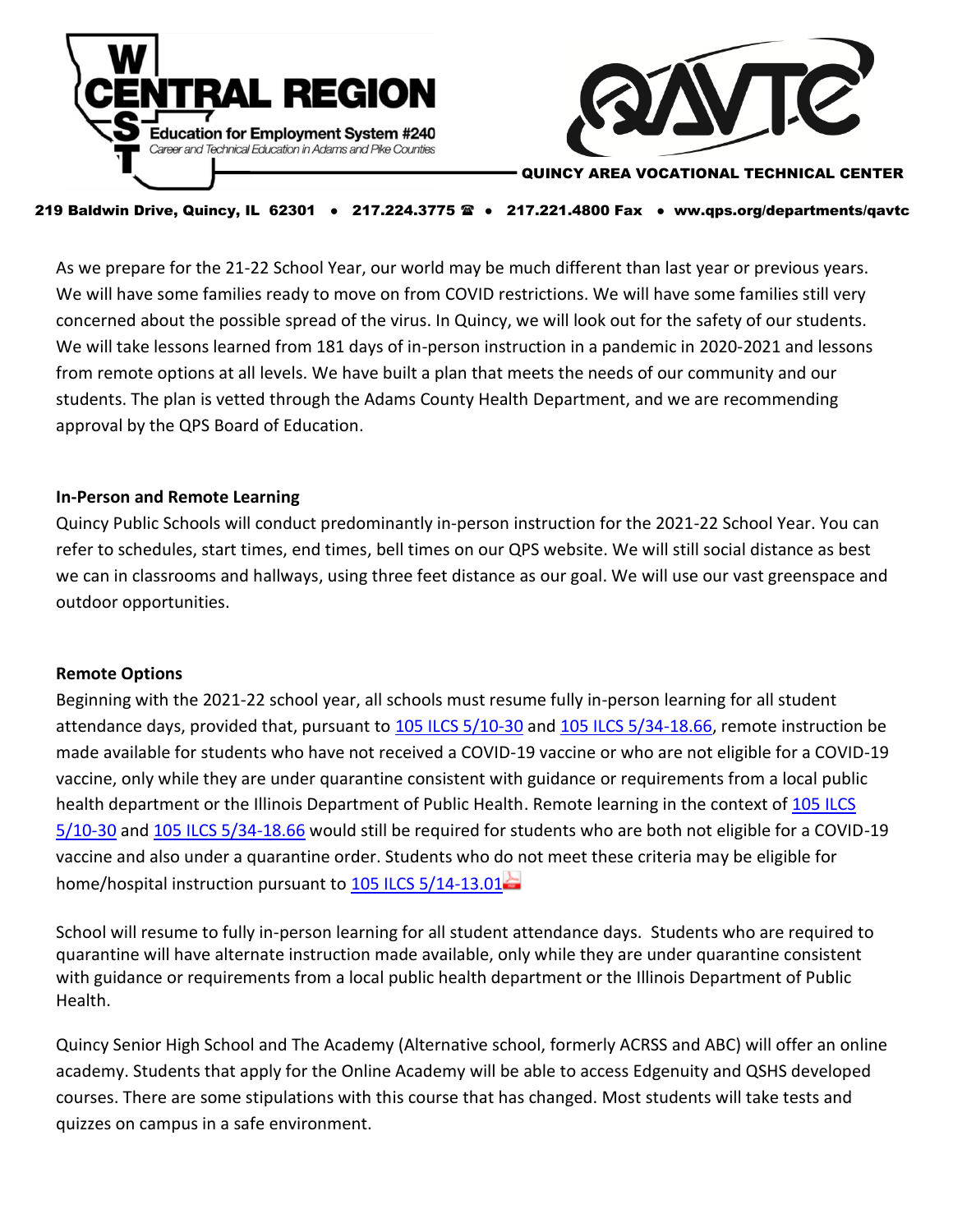# **Sickness/ Illness of Staff and Students**

All students and staff with COVID symptoms as defined by the CDC and IDPH must stay home and not attend school.

## **Quarantining and Contact Tracing**

The nurses will be following the (CDC/IDPH) or (health department) guidelines to determine when a student needs to quarantine. Unvaccinated students will be placed in quarantine if they are in close contact to a positive COVID person. Those vaccinated will only quarantine if they show symptoms.

### **Masks and Safety Layers**

In accordance with the most recent release of CDC, IDPH, and ISBE school guidance, layered mitigations will still be in place, such as physical distancing, masking in indoor settings (school, public transportation, and buses), quarantining, testing, and increased sanitizing, especially in common areas. If local conditions change, mitigations may be removed or added, as deemed necessary by the local health department or the School Board.

### **Lockers**

Locker use at the Junior High will resume for the 2021-22 School Year. Lockers at the High School are optional. If you want a QSHS locker, please notify the high school.

## **Starting the School Day and Lunch**

The start of the school day will be like the 2020-21 School Year. We found fewer student management issues. K-8 Breakfast will be available and eaten in classrooms. High school will eat breakfast in the cafeteria. Students will be asked to move directly to their first class as they arrive.

Lunch will be served in the cafeterias. Elementary schools may use media centers to reduce student numbers in cafeterias. High school will have six lunch periods.

### **Busing**

Busing will fully resume. Routes and pick-up times will be communicated. Bus capacity is still listed at 50 passengers. At this time masks are required on all public transportation including school buses.

### **Capacity at Events**

Events will resume at full capacity in the fall of 2021. Most clubs, athletic events, and music events will be back on a traditional schedule. Schedules will be published by the athletic office and Music office.